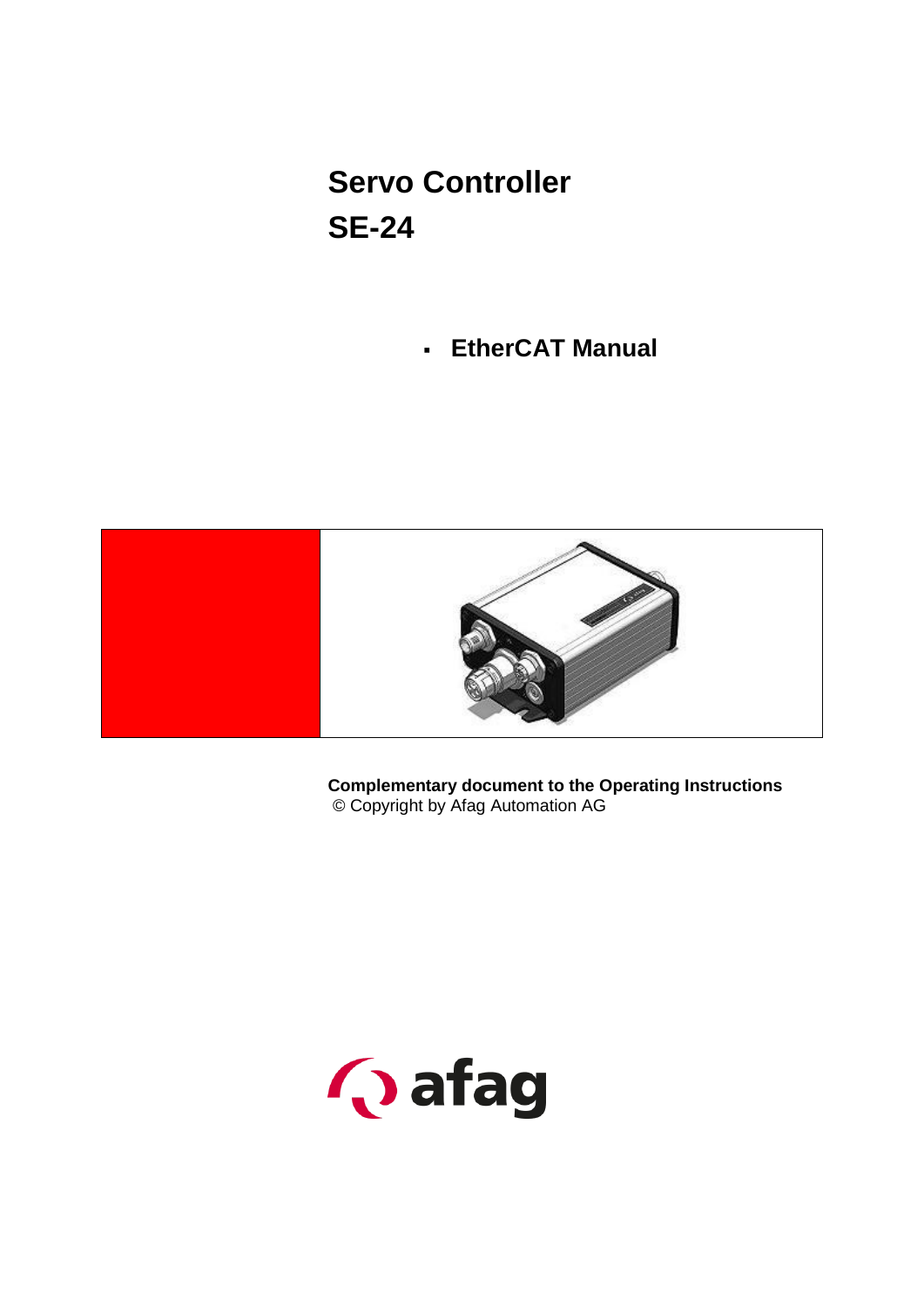

This manual is a complementary document to the operating instructions and applies to:

Type **Order No.** 2004 Contract the Contract of Contract of Contract of Contract of Contract of Contract of Contract of Contract of Contract of Contract of Contract of Contract of Contract of Contract of Contract of Contrac

SE-24 EtherCAT 50315436

Assembly and initial start-up may be carried out by qualified personnel only and according to these operating instructions.

Version of this documentation:

SE-24-EtherCAT-Manual vers. 1.3 en. 12.08.2014

| <b>A CAUTION</b> |                                                                                                                                                                      |  |
|------------------|----------------------------------------------------------------------------------------------------------------------------------------------------------------------|--|
|                  | As this manual is a complementary document to the operating instructions<br>it alone is not sufficient to carry out installation and commissioning of the<br>device. |  |
|                  | Please pay attention to the notes in                                                                                                                                 |  |
|                  | 1.1 Documentation                                                                                                                                                    |  |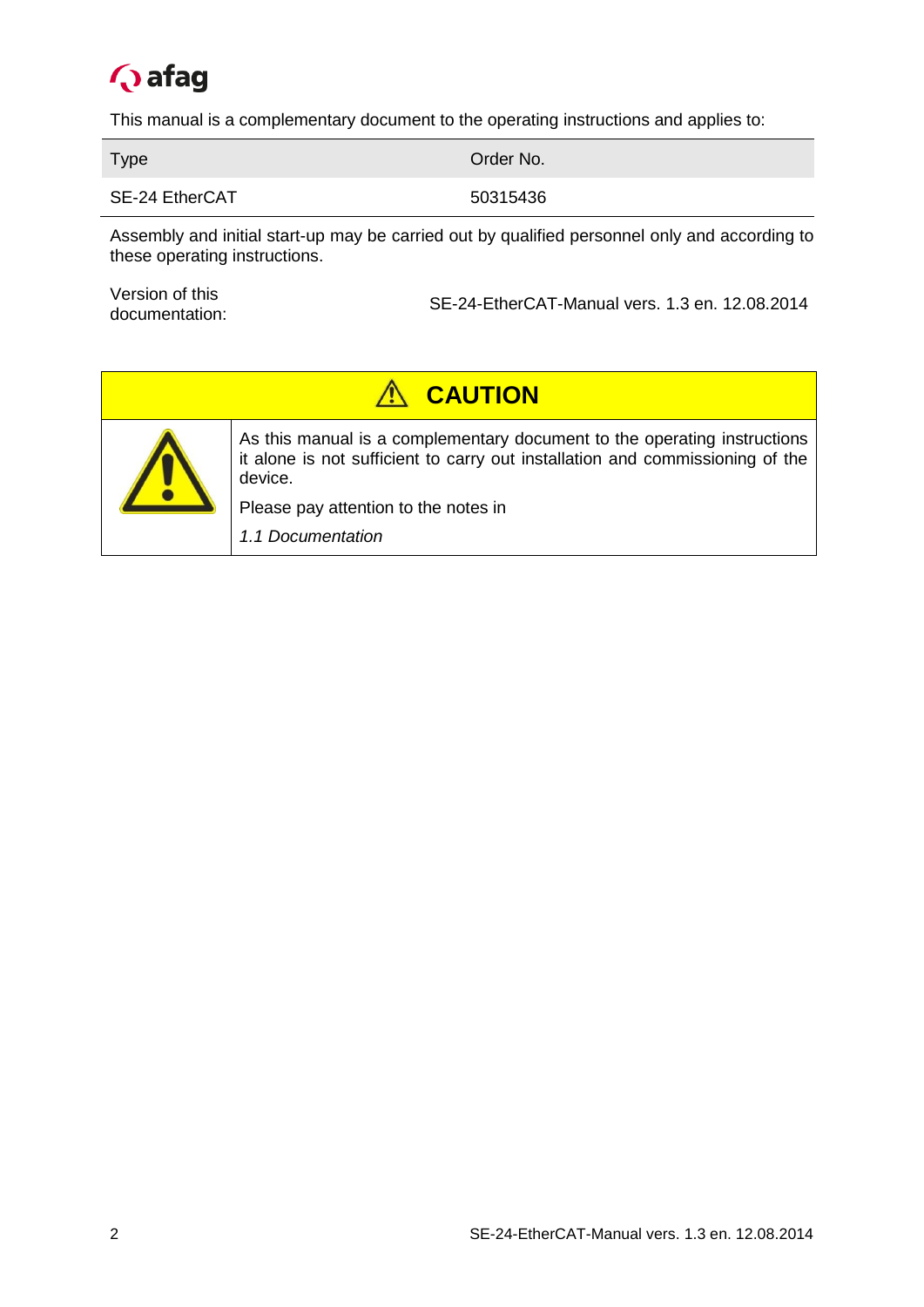

#### **Symbols:**

# **A** DANGER



**Indicates imminent danger.**

**Disregard of this information can result in death or serious personal injuries (invalidity).**

# **WARNING**



Indicates a possible dangerous situation.

Disregard of this information can result in death or serious personal injuries (invalidity).

# **CAUTION**



Indicates a possibly dangerous situation.

Disregard of this information can result in damage to property or light to medium personal injuries.



# **NOTE**

Indicates general notes, useful operator tips and operating recommendations which don't affect safety and health of the personnel.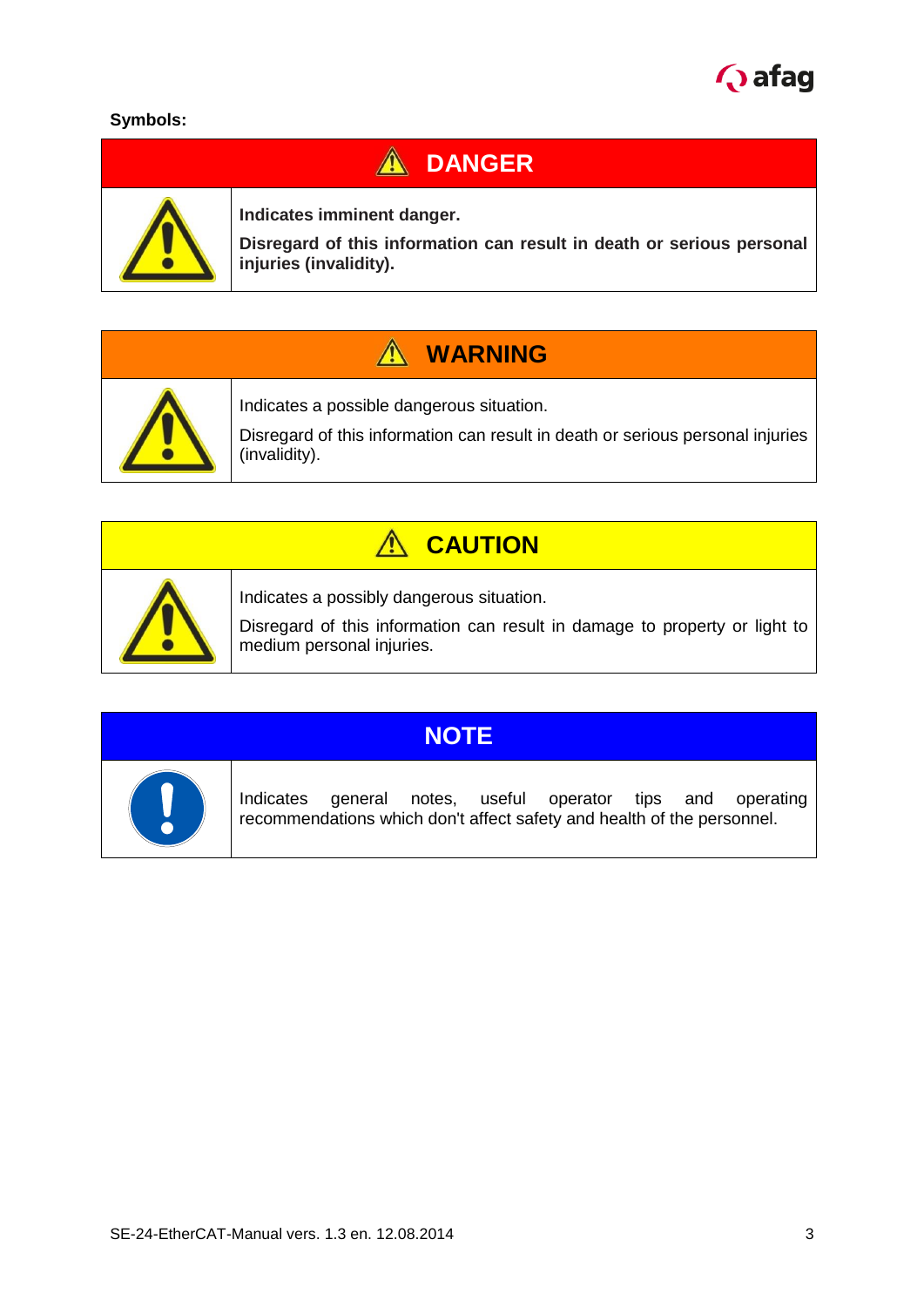

# **Table of Contents**

| 1.1                    |  |
|------------------------|--|
| $\overline{2}$         |  |
| 3                      |  |
| 3.1                    |  |
| 3.2                    |  |
| 3.3                    |  |
| 3.4                    |  |
| 3.5                    |  |
| $\boldsymbol{\Lambda}$ |  |
| 41                     |  |
| 4.1.1<br>4.1.2         |  |
| 4.2                    |  |
| 5                      |  |
| 51                     |  |
| 5.2                    |  |
| 5.3                    |  |
| 5.3.1<br>5.3.2         |  |
| 6                      |  |

## **List of Figures**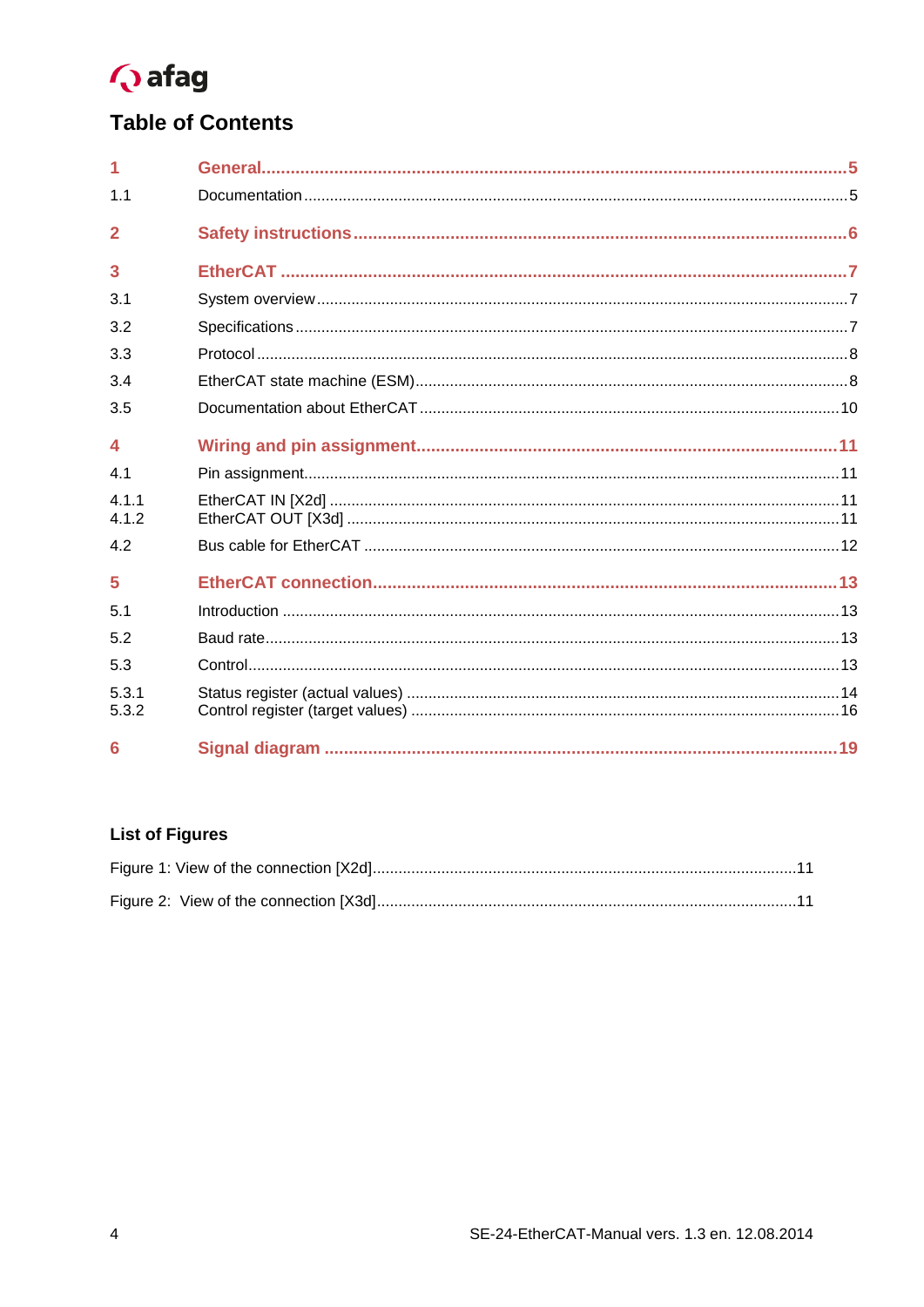

#### <span id="page-4-1"></span>**1 General**

#### <span id="page-4-0"></span>**1.1 Documentation**

For the Servo Controllers of the SE-24 series are considerably documentations available. There are main documents and complementary documents.

#### **The documents contain safety instructions that must be followed**

#### **Main document:**

| present | documentation / description                                                                                                                                                |  |  |
|---------|----------------------------------------------------------------------------------------------------------------------------------------------------------------------------|--|--|
| $\perp$ | • SE-24 Operating Manual                                                                                                                                                   |  |  |
|         | Description of the technical data and the functions of the device as well as<br>notes on the plug assignment, installation and operation of the SE-24 servo<br>controller. |  |  |
|         | It is meant for persons who want to get familiar with the SE-24 servo controller.                                                                                          |  |  |

| <b>CAUTION</b> |                                                                                                                                                                                        |  |
|----------------|----------------------------------------------------------------------------------------------------------------------------------------------------------------------------------------|--|
|                | The operating manual is the main document and must be read by all<br>means before installation and start-up of all devices of the SE-24<br>series independent of the respective model. |  |

#### **Complementary documents to the operating manual:**

| present | documentation / description                                                             |  |
|---------|-----------------------------------------------------------------------------------------|--|
|         | <b>SE-24 Software Manual</b>                                                            |  |
|         | Description of the "afagTools" parameterization program.                                |  |
|         | SE-24 IO Manual                                                                         |  |
|         | Description of the I/O control of the SE-24 servo controller.                           |  |
|         | <b>SE-24 Profibus Manual</b>                                                            |  |
|         | Description of the fieldbus control of the SE-24 servo controller under<br>PROFIBUS-DP. |  |
|         | SE-24 programming example Siemens S7 V5.5                                               |  |
|         | Description to the programming example for Siemens S7 V5.5.                             |  |
|         | SE-24 programming example Siemens TIA V12.0                                             |  |
|         | Description to the programming example for Siemens TIA V12.0.                           |  |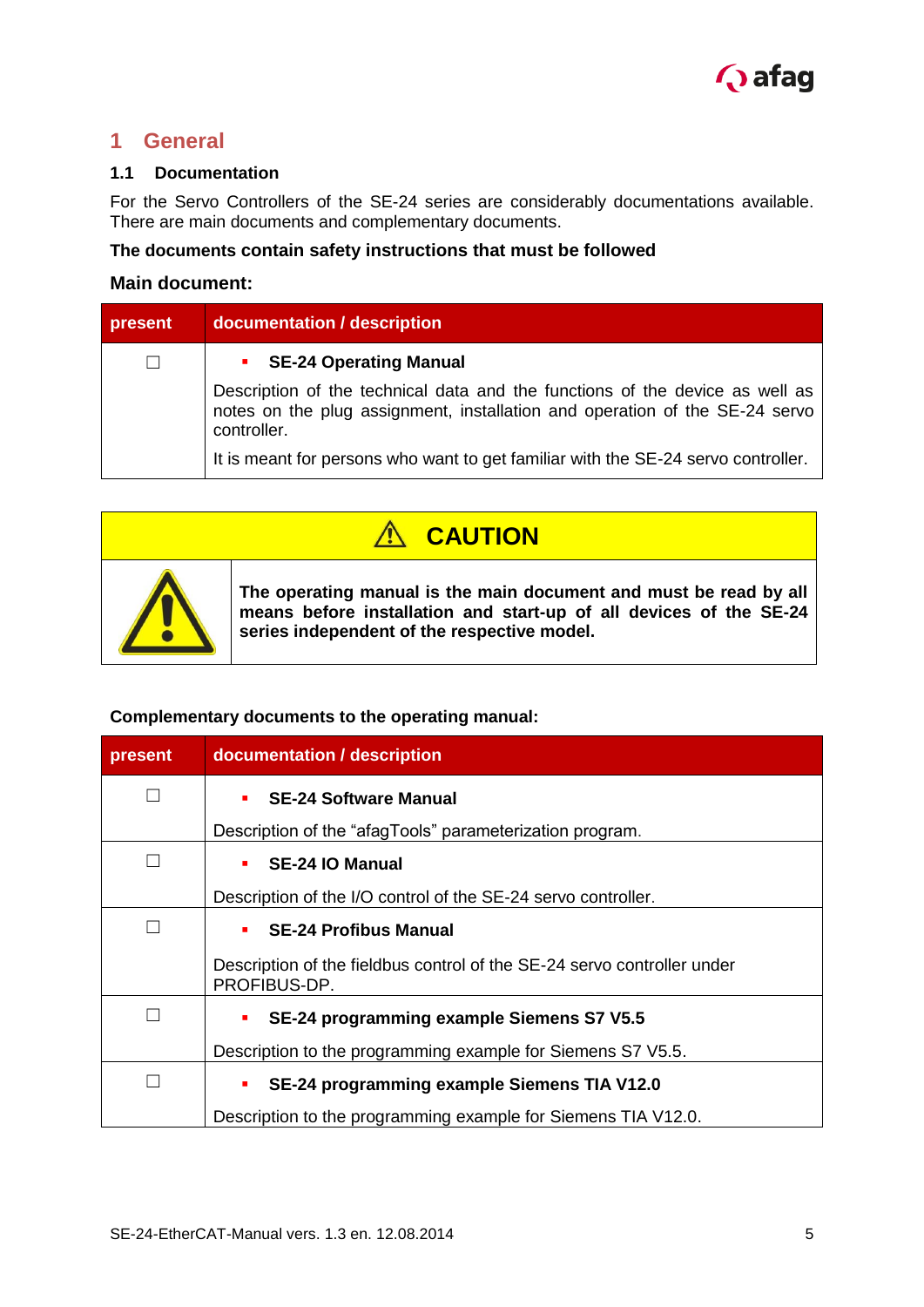

| ⊠ | • SE-24 EtherCAT Manual                                                                                             |
|---|---------------------------------------------------------------------------------------------------------------------|
|   | Description of the fieldbus control of the SE-24 servo controller under<br>EtherCAT.                                |
|   | SE-24 programming example Beckhoff TwinCAT 2<br>٠<br>Description to the programming example for Beckhoff TwinCAT 2. |
|   | • SE-24 CANopen Manual<br>Description of the fieldbus control of the SE-24 servo controller under<br>CANopen.       |

These documents are available for download on our homepage:

[www.afag.com](http://www.afag.com/)

## <span id="page-5-0"></span>**2 Safety instructions**

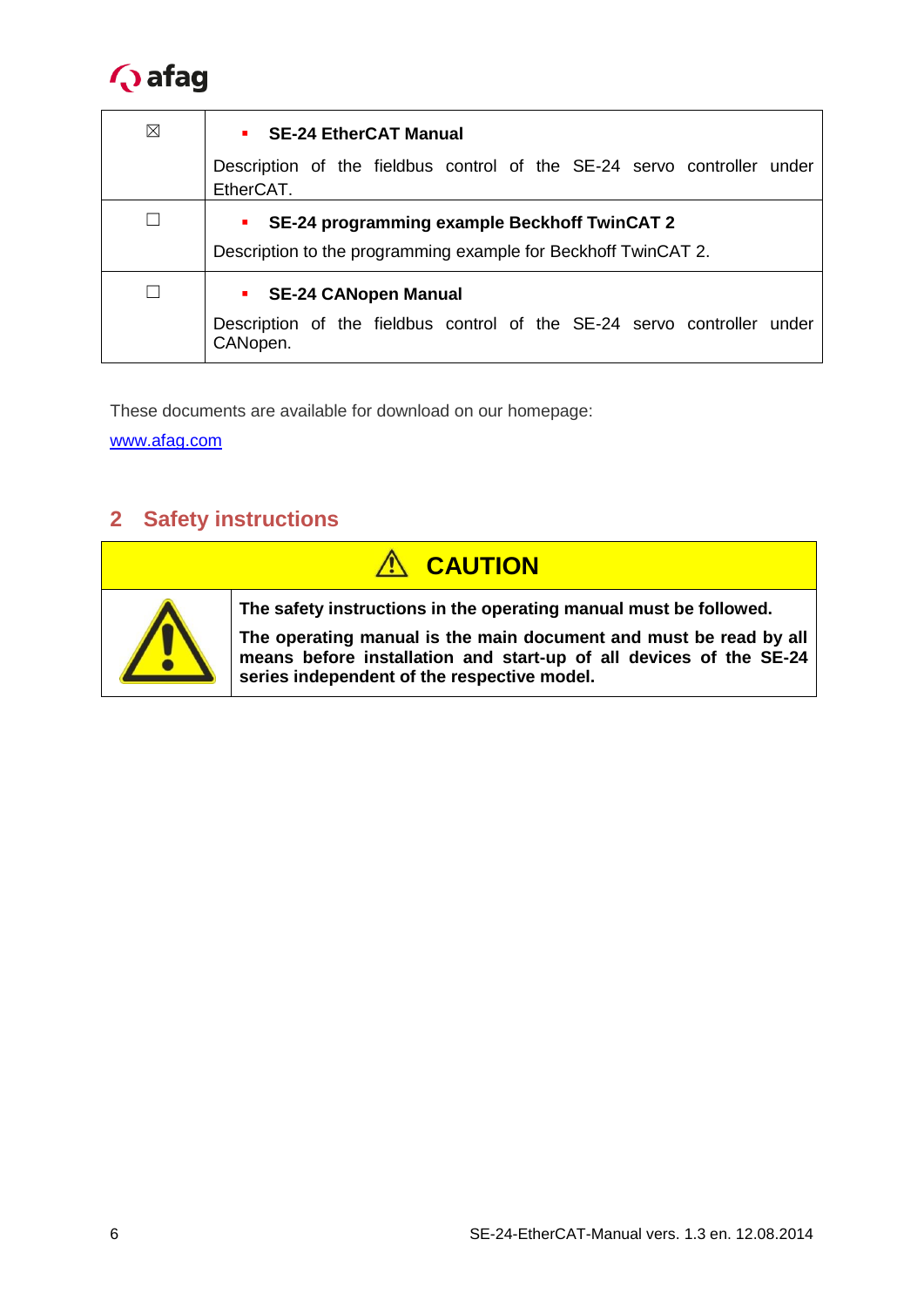

## <span id="page-6-0"></span>**3 EtherCAT**

#### <span id="page-6-1"></span>**3.1 System overview**

EtherCAT is a fieldbus system based on Ethernet which sets new speed standards and is to operate like a fieldbus thanks to its flexible topology (line, tree, star) and simple configuration.

The EtherCAT protocol is transmitted with a special standardized Ethernet type directly in the Ethernet frame according to IEEE802.3. Broadcast, Multicast and cross-communication between the slaves are possible.

With EtherCAT data exchange is based on a mere hardware machine. Therefore a special hardware is used on the slave-side which processes the Ethernet telegram according to the EtherCAT protocol. These hardware protocol interpreters are offered either in form of an ASIC (Application Specific Integrated Circuit) or an FPGA (Field Programmable Gate Array) with the corresponding software.

#### <span id="page-6-2"></span>**3.2 Specifications**

| <b>Description</b>               | <b>EtherCAT</b>             |
|----------------------------------|-----------------------------|
| <b>Physical layer</b>            | 100 Base-Tx EtherCAT        |
| Baud rate                        | 100Mbit/s                   |
| Cable type                       | CAT <sub>5</sub>            |
| Cable length                     | max. 100m                   |
| Supported communication protocol | CoE (CANopen over EtherCAT) |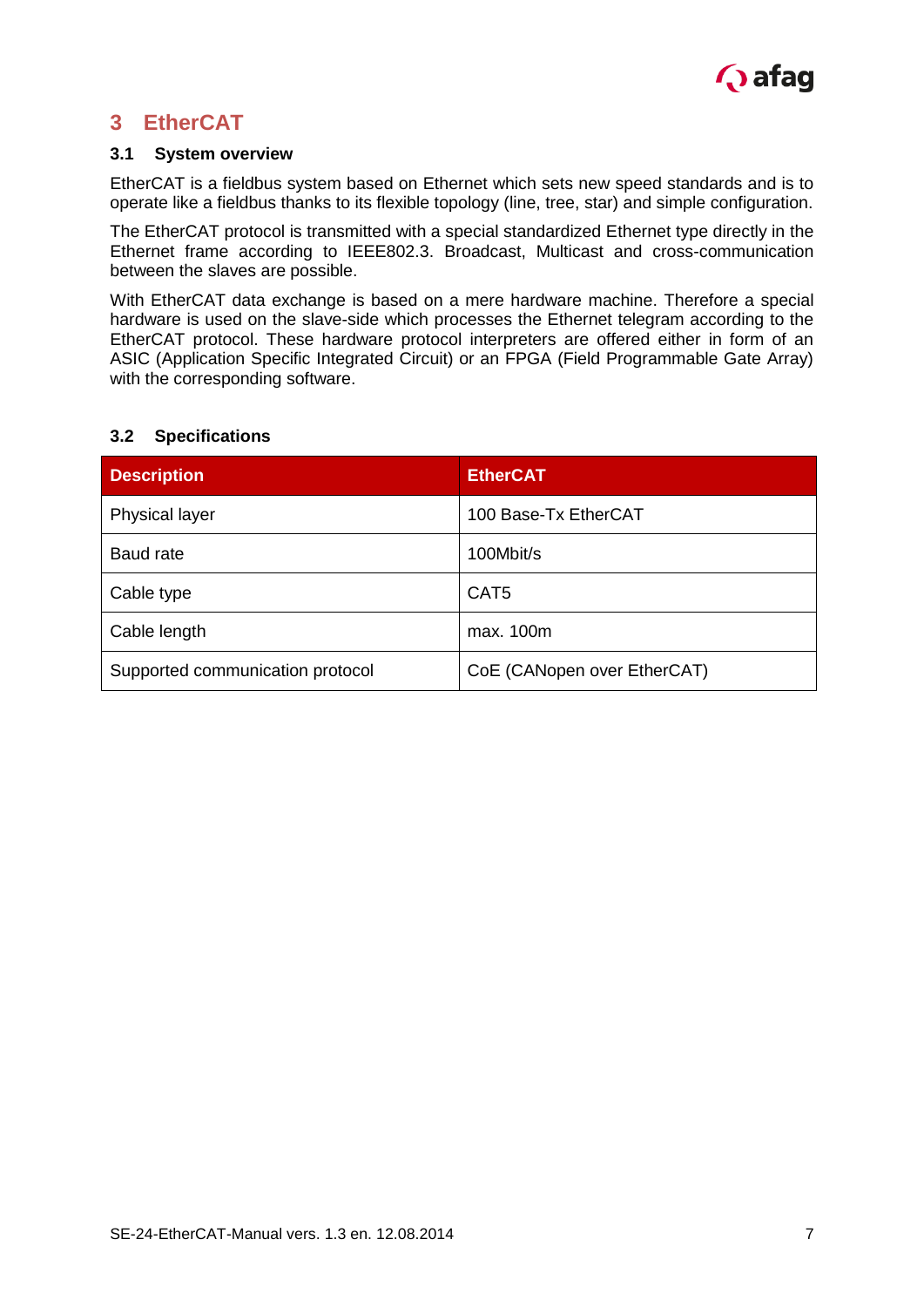

#### <span id="page-7-0"></span>**3.3 Protocol**

The EtherCAT fieldbus system exclusively defines a new protocol for the transmission layer. Is does not define an own user or device protocol. EtherCAT is able to transmit different existing and proven user and device protocols via the EtherCAT protocol (tunnelling).

One of these existing protocols is the CANopen protocol which is supported as **CoE (CANopen over EtherCAT)** by EtherCAT and is used in the SE-24 EtherCAT.

#### <span id="page-7-1"></span>**3.4 EtherCAT state machine (ESM)**

As with nearly all fieldbus connections for servo positioning controllers the connected slave (here the SE-24 EtherCAT servo positioning controller) must first be initialized by the master before it can be used by the master in an application. For this purpose a state machine is specified for the communication which defines a fixed procedure for such an initialization.

Such a state machine is also defined for the EtherCAT interface. Changes between the different conditions of the state machine may only occur between certain conditions and are always initiated by the master. A slave may not change the condition.

Only the following transitions are permitted between the individual conditions of the EtherCAT state machine.

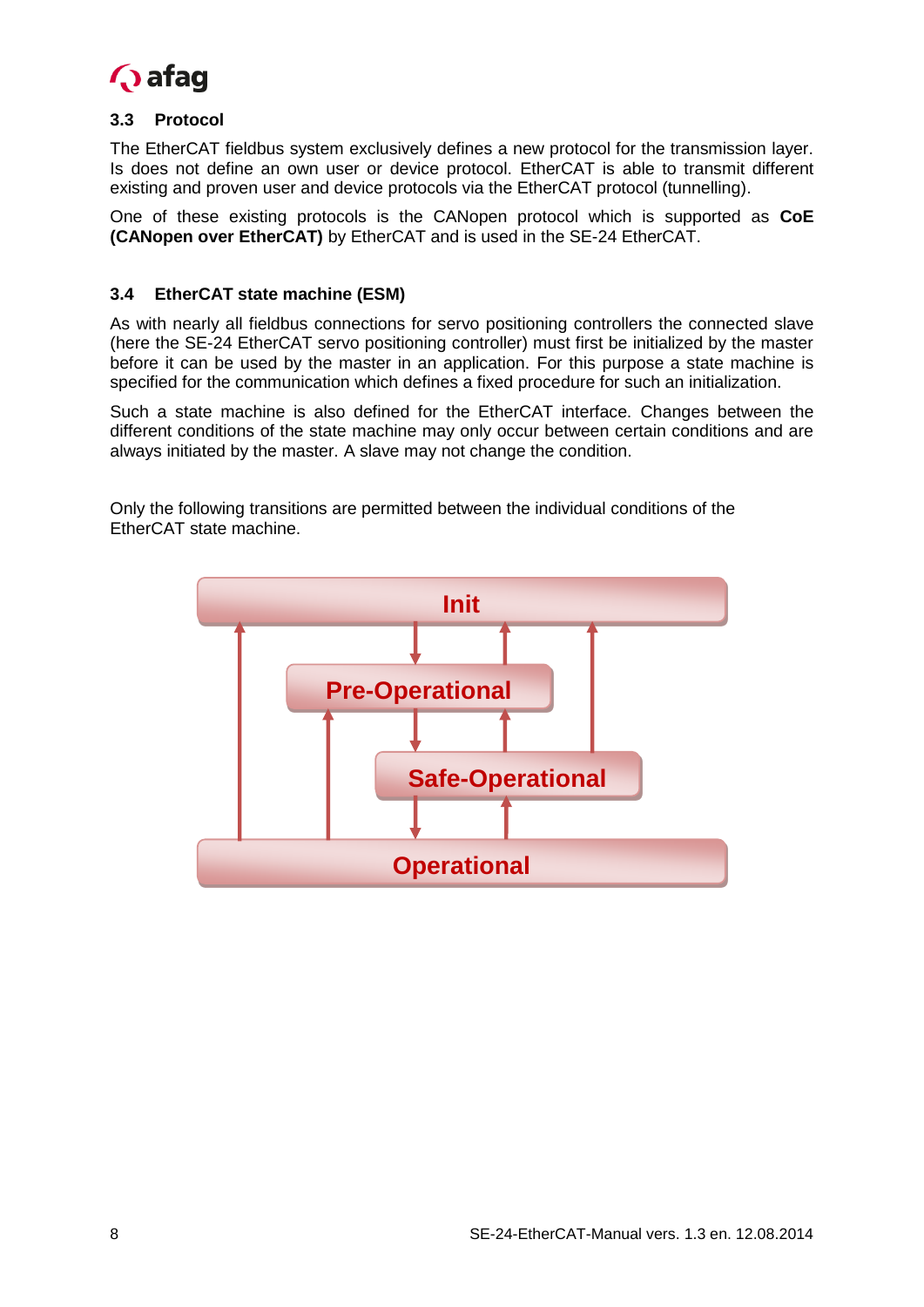

The active functions of each condition are listed in the following table:

| <b>State</b>                                                                                                                                                                                          | <b>Services</b>                                                                                                                                                                                                                             |  |
|-------------------------------------------------------------------------------------------------------------------------------------------------------------------------------------------------------|---------------------------------------------------------------------------------------------------------------------------------------------------------------------------------------------------------------------------------------------|--|
| Init                                                                                                                                                                                                  | The EtherCAT fieldbus is synchronized by the master.                                                                                                                                                                                        |  |
|                                                                                                                                                                                                       | also comprises setting of the asynchronous<br><b>This</b><br>communication between master and slave (mailbox telegram<br>protocol). There is not yet a direct communcation between<br>master and slave.                                     |  |
|                                                                                                                                                                                                       | Configuration starts and saved values are loaded. After all<br>devices which are connected to the bus have been configured<br>the system changes to the "Pre-Operational" state.                                                            |  |
| Pre-Operational                                                                                                                                                                                       | Asynchronous communication between master and slave is<br>active. The master uses this state to set-up a possibly cyclic<br>communication via PDOs and to configure the necessary<br>parameters via the acyclic communication.              |  |
|                                                                                                                                                                                                       | The master changes to the "Safe-Operational" state after this<br>state was terminated without faults.                                                                                                                                       |  |
| Safe-Operational                                                                                                                                                                                      | In this state all devices which are connected to EtherCAT are<br>set in a safe condition. The slave sends the current actual<br>values to the master but ignores new target values from the<br>master and uses safe default values instead. |  |
|                                                                                                                                                                                                       | The master changes to the "Operational" state after this state<br>was terminated without faults.                                                                                                                                            |  |
| Operational<br>Acyclic and cyclic communication are active in this state.<br>Master and slave exchange the target and actual values. The<br>SE-24 can be released via the CoE protocol and traversed. |                                                                                                                                                                                                                                             |  |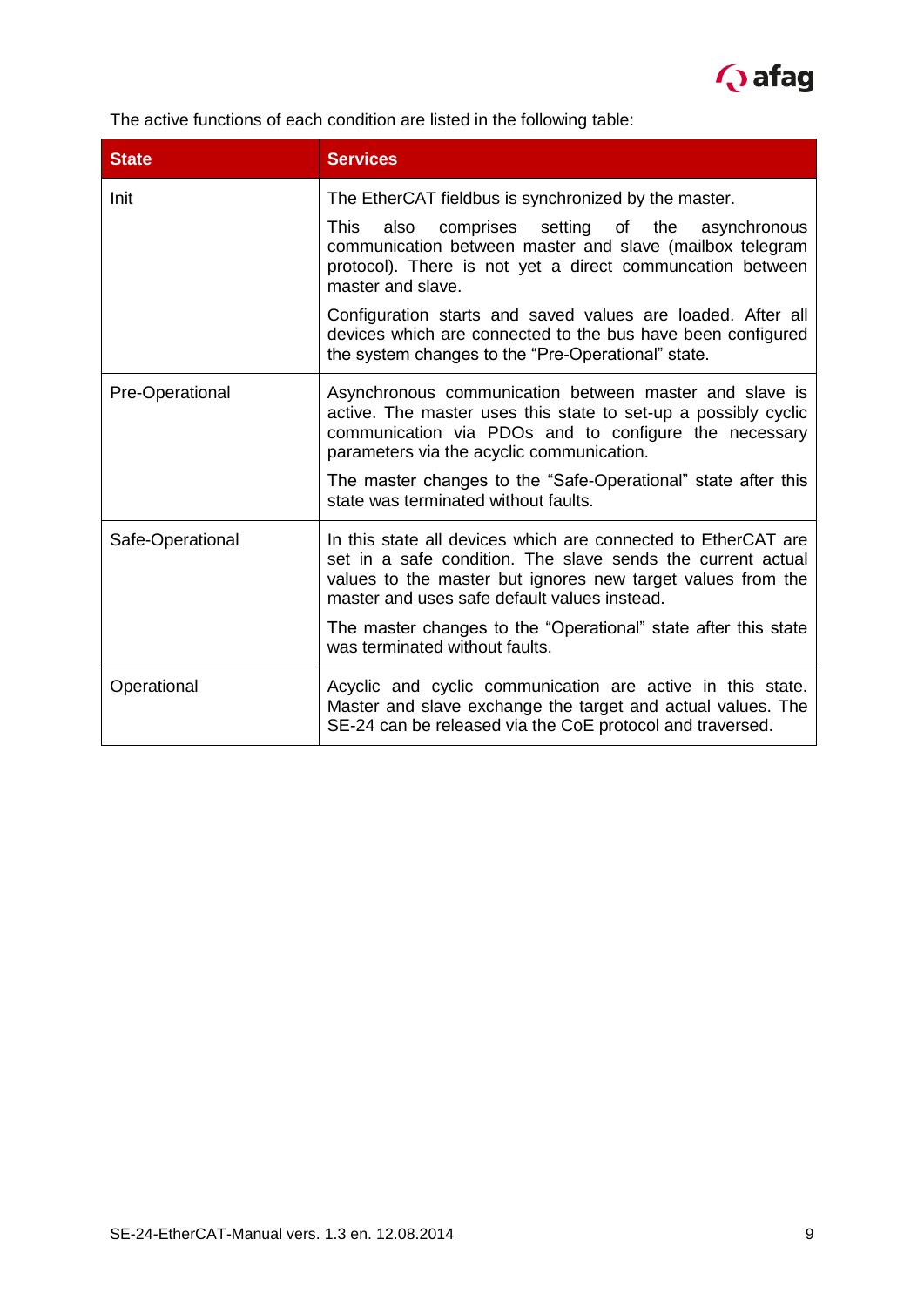

#### <span id="page-9-0"></span>**3.5 Documentation about EtherCAT**

The EtherCAT fieldbus system means "Ethernet for Controller and Automation Technology" and was developed by the company Beckhoff Industrie. It is served and supported by the international organisation EtherCAT Technology Group (ETG) and is designed as an open technology which is standardized by the International Electrotechnical Commission (IEC).

Further information, contact addresses etc. can be found at **[www.ethercat.org](http://www.ethercat.org/)**.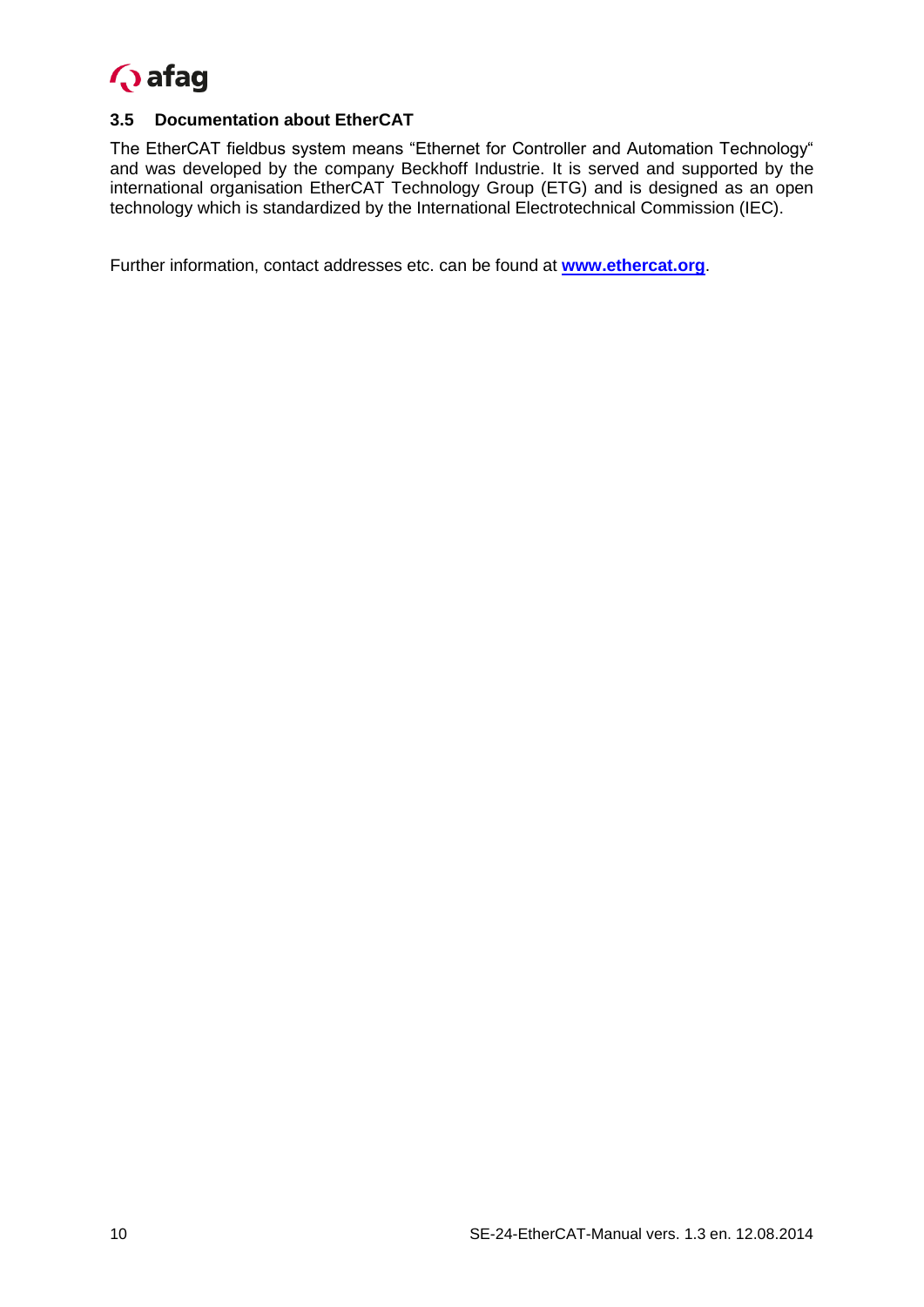

## <span id="page-10-0"></span>**4 Wiring and pin assignment**

#### <span id="page-10-1"></span>**4.1 Pin assignment**

The EtherCAT is connected to the SE-24 servo controller via two d-coded 5 pole M12 sockets.

### <span id="page-10-2"></span>**4.1.1 EtherCAT IN [X2d]**



**Figure 1: View of the connection [X2d]**

| <b>X2d, EtherCAT IN</b>                                                                    |                    |                      |
|--------------------------------------------------------------------------------------------|--------------------|----------------------|
| Flush-type socket, 5 pole M12, d-coded<br>Phoenix: 1419616<br>SACC-DSI-M12FSD-4CON-M16/0,5 |                    |                      |
| Pin                                                                                        | <b>Designation</b> | <b>Specification</b> |
| 1                                                                                          | Tx+                | Transmission data +  |
| 2                                                                                          | $Rx+$              | Received data +      |
| 3                                                                                          | Tx-                | Transmission data -  |
| 4                                                                                          | Rx-                | Received data -      |
| 5                                                                                          | n.c.               |                      |

#### <span id="page-10-3"></span>**4.1.2 EtherCAT OUT [X3d]**



**Figure 2: View of the connection [X3d]**

#### **X3d, EtherCAT OUT**

Flush-type socket, 5 pole M12, d-coded Phoenix: 1419616

#### SACC-DSI-M12FSD-4CON-M16/0,5

| Pin | <b>Designation</b> | <b>Specification</b> |
|-----|--------------------|----------------------|
|     | Tx+                | Transmission data +  |
| 2   | Rx+                | Received data +      |
| 3   | Tx-                | Transmission data -  |
|     | Rx-                | Received data -      |
| 5   | n.c.               |                      |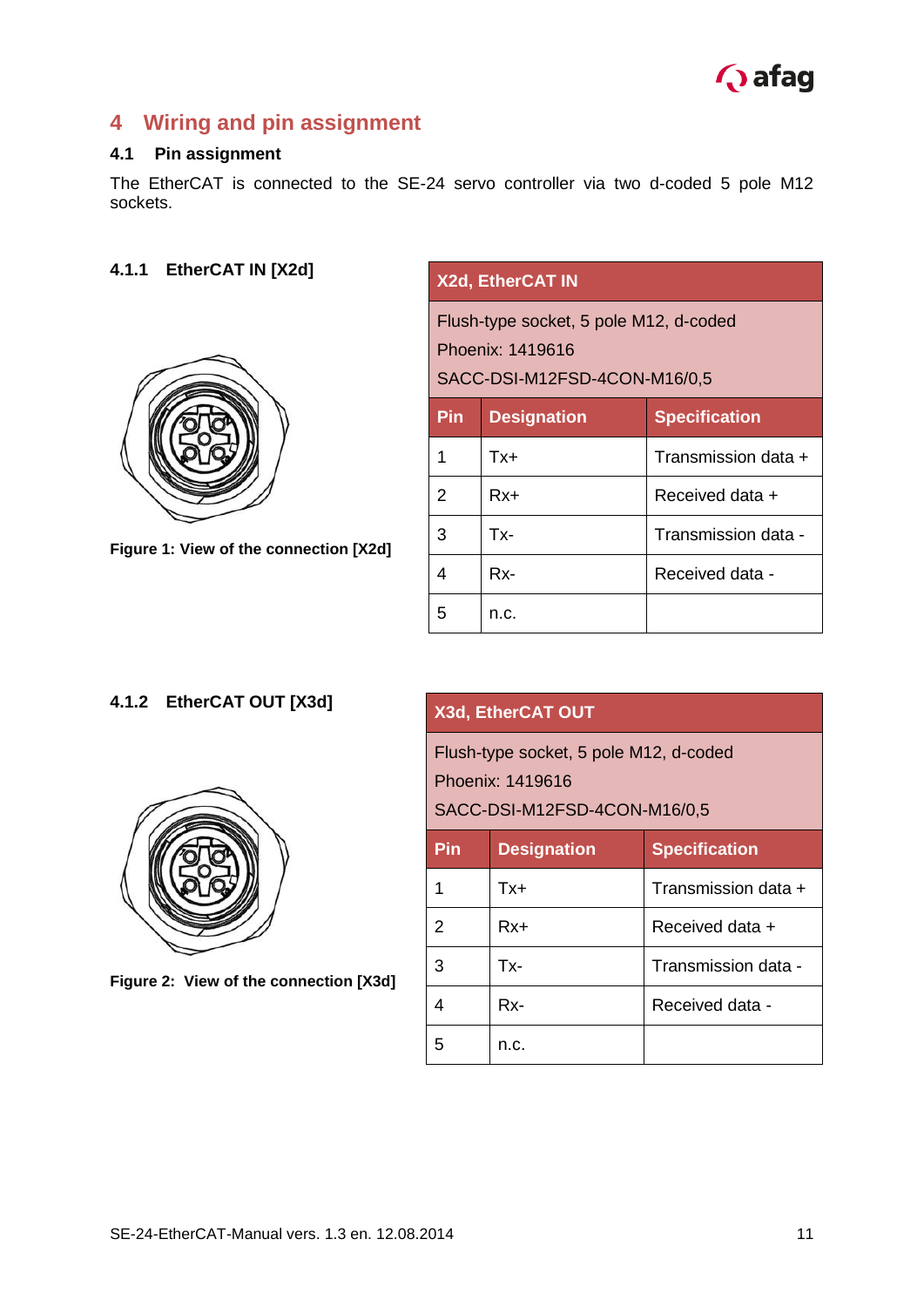

# **NOTE**



#### EtherCAT cabling

When constructing the EtherCAT network, follow the advice of the current literature or the following information and instructions without fail, to get a stable and fault-free system. In case of cabling not having been done properly, faults can occur on the EtherCAT during operation, which can result in the servo controller getting switched off with an error message, for reasons of safety.

#### <span id="page-11-0"></span>**4.2 Bus cable for EtherCAT**

Only use Ethernet cables to connect EtherCAT devices which comply at least with category 5 (Cat5) according to EN 50173 or ISO/IEC 11801. EtherCAT uses 4 leads of the cable for signal transmission.

The following cables of the company Beckhoff should be used for the EtherCAT connection:

EtherCAT cable M12 plug, straight, d-coded, 4 pole M12 plug, straight, d-coded, 4 pole

#### **Beckhoff EtherCAT cable**

| <b>EtherCAT cable</b> | <b>Order No.</b> | Length in m |
|-----------------------|------------------|-------------|
|                       | ZK1090-6161-0005 | 0,5         |
|                       | ZK1090-6161-0020 | 2           |
|                       | ZK1090-6161-0025 | 2.5         |
|                       | ZK1090-6161-0050 | 5           |
|                       | ZK1090-6161-0100 | 10          |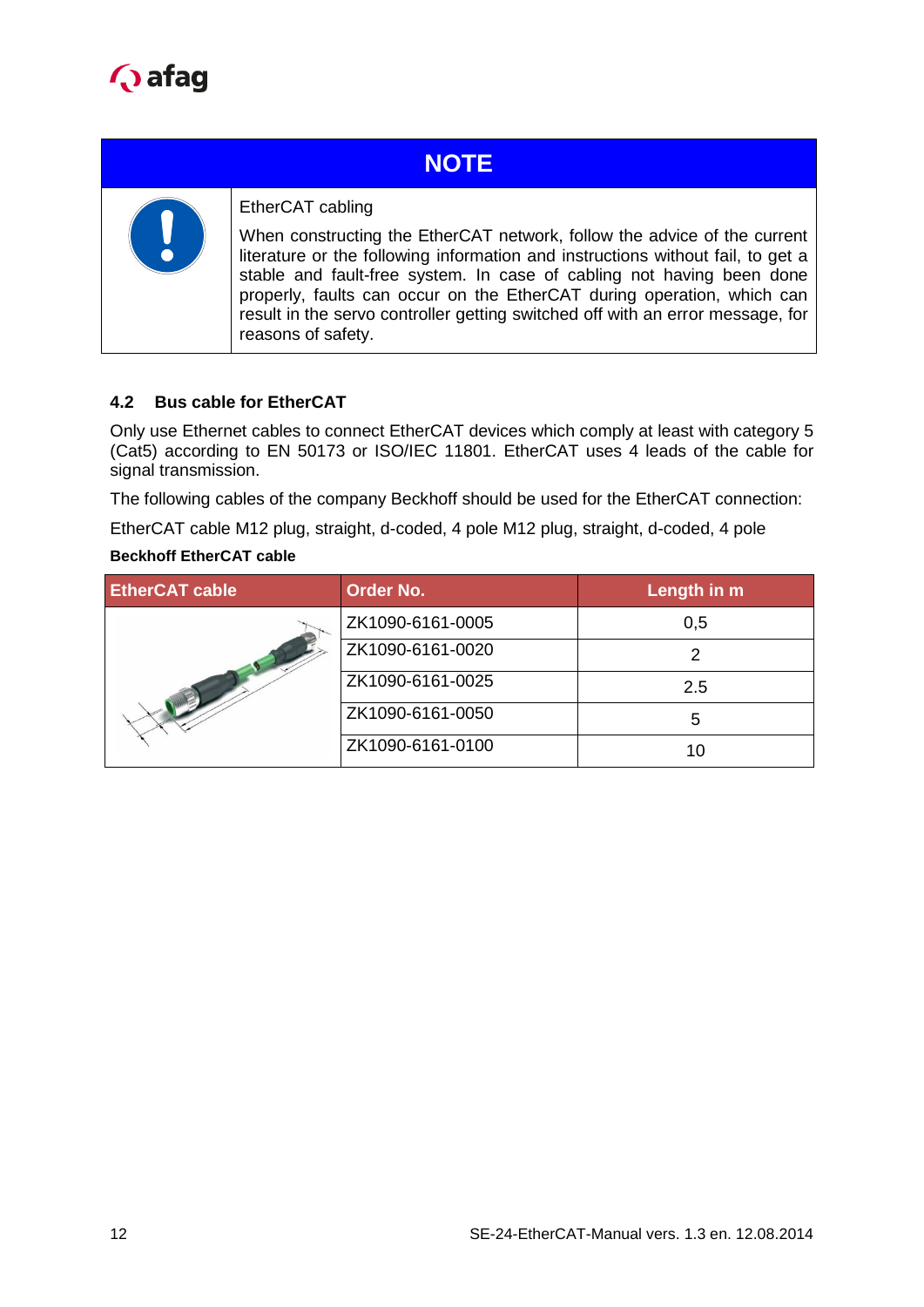

## <span id="page-12-0"></span>**5 EtherCAT connection**

#### <span id="page-12-1"></span>**5.1 Introduction**

Data is transmitted via the **CoE (CANopen over EtherCAT)** protocol. The data is assigned fixed on the slave (in this case the SE-24). Therefore, only the number of data to be transmitted and their assignment must be defined on the master side.

#### <span id="page-12-2"></span>**5.2 Baud rate**

The SE-24 servo controller automatically detects the baud rate of the Profibus communication and supports speeds up to **max. 100Mbit/s**.

#### <span id="page-12-3"></span>**5.3 Control**

Two registers are required for operation of the SE-24: the status register which contains the ACTUAL values of the drive, and the control register where the TARGET values are entered.

The signals are described and specified on the following pages.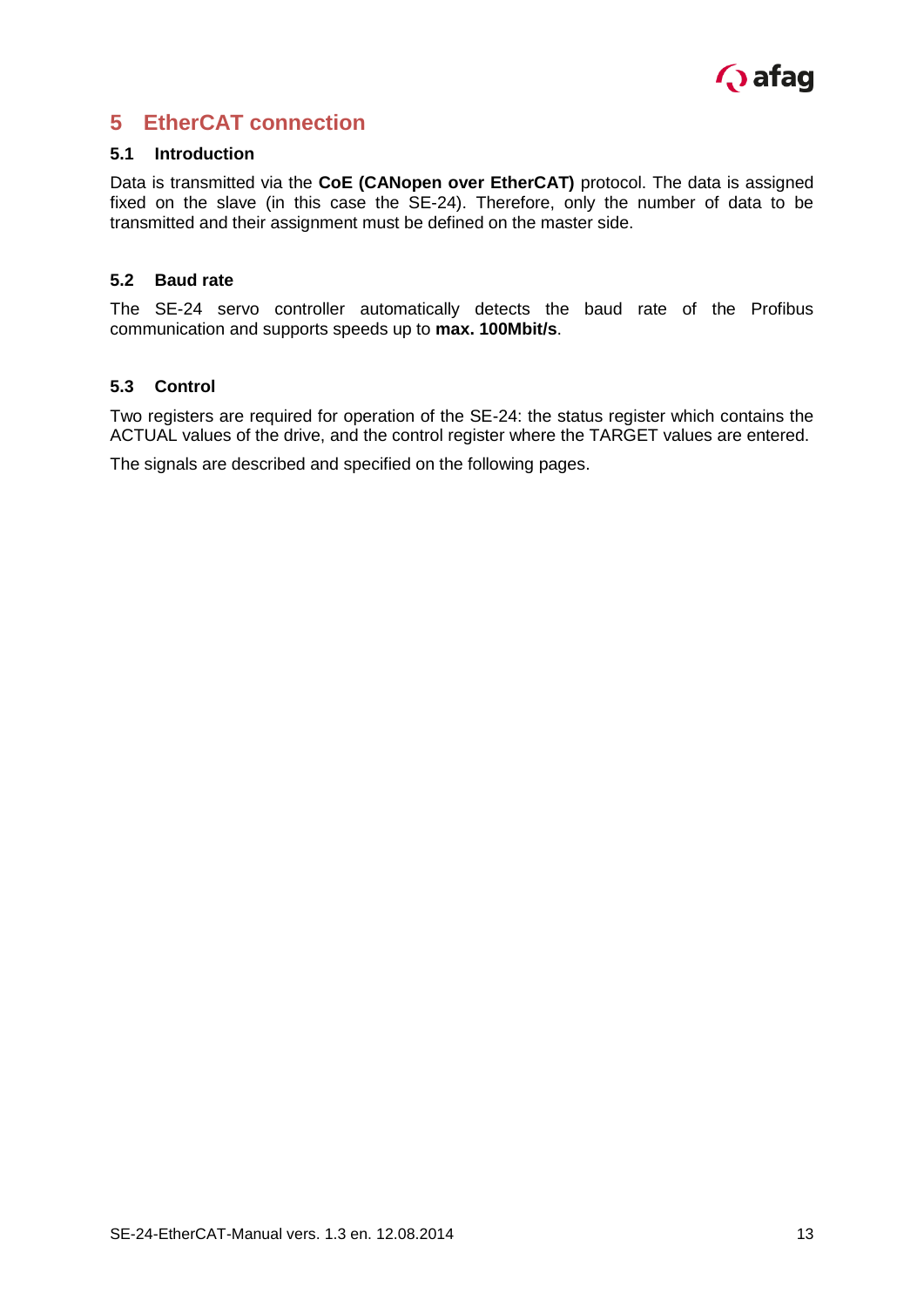# **Q** afag

#### **5.3.1 Status register (actual values)**

#### **5.3.1.1 Signal description of the output data of the SE-24 servo controller**

<span id="page-13-0"></span>

| <b>Object</b>                      | <b>Description</b> |                                                                                                                                                                                                                                                                                                                                                                                                                                                                                                                                                                                                                                           |
|------------------------------------|--------------------|-------------------------------------------------------------------------------------------------------------------------------------------------------------------------------------------------------------------------------------------------------------------------------------------------------------------------------------------------------------------------------------------------------------------------------------------------------------------------------------------------------------------------------------------------------------------------------------------------------------------------------------------|
| ready                              | <b>BOOL</b>        | This signal is set when the drive is ready-to-operate and can be energized.<br>If there is a fault in the drive this signal and the signal "drive_enable_ok" will be reset.<br>The signal "ready" is only set after the error was acknowledged by resetting the signal "drive enable/fault res".                                                                                                                                                                                                                                                                                                                                          |
| drive_enable_ok                    | BOOL               | Power output stage and control are active.                                                                                                                                                                                                                                                                                                                                                                                                                                                                                                                                                                                                |
| ref_valid                          | <b>BOOL</b>        | This signal is set when a valid reference position exists.<br>The signal is not set during an ongoing reference movement. It is set for the first time or once again only after a<br>successfully executed reference movement.                                                                                                                                                                                                                                                                                                                                                                                                            |
| move_ok                            | <b>BOOL</b>        | This bit is set depending on the traverse mode.<br>In position mode the signal is set when the actual position is within the position window for a longer time than the set<br>delay time.<br>In current mode the bit is set when the actual current value is within the current value window for a longer time than the<br>set delay time.<br>Important:<br>The signal is reset when the signal "start_move" is set.<br>This however happens with a certain delay. Therefore it should be noted that the signal "move_ok" must first be<br>queried for LOW and afterwards for HIGH after a run was started with the signal "start_move". |
| error_no                           | INT <sub>16</sub>  | Display of the error which has occurred.                                                                                                                                                                                                                                                                                                                                                                                                                                                                                                                                                                                                  |
| position_value<br>[µm]<br>[°/1000] | INT32              | Actual position                                                                                                                                                                                                                                                                                                                                                                                                                                                                                                                                                                                                                           |
| current_value<br>[mA]              | INT32              | Actual motor current                                                                                                                                                                                                                                                                                                                                                                                                                                                                                                                                                                                                                      |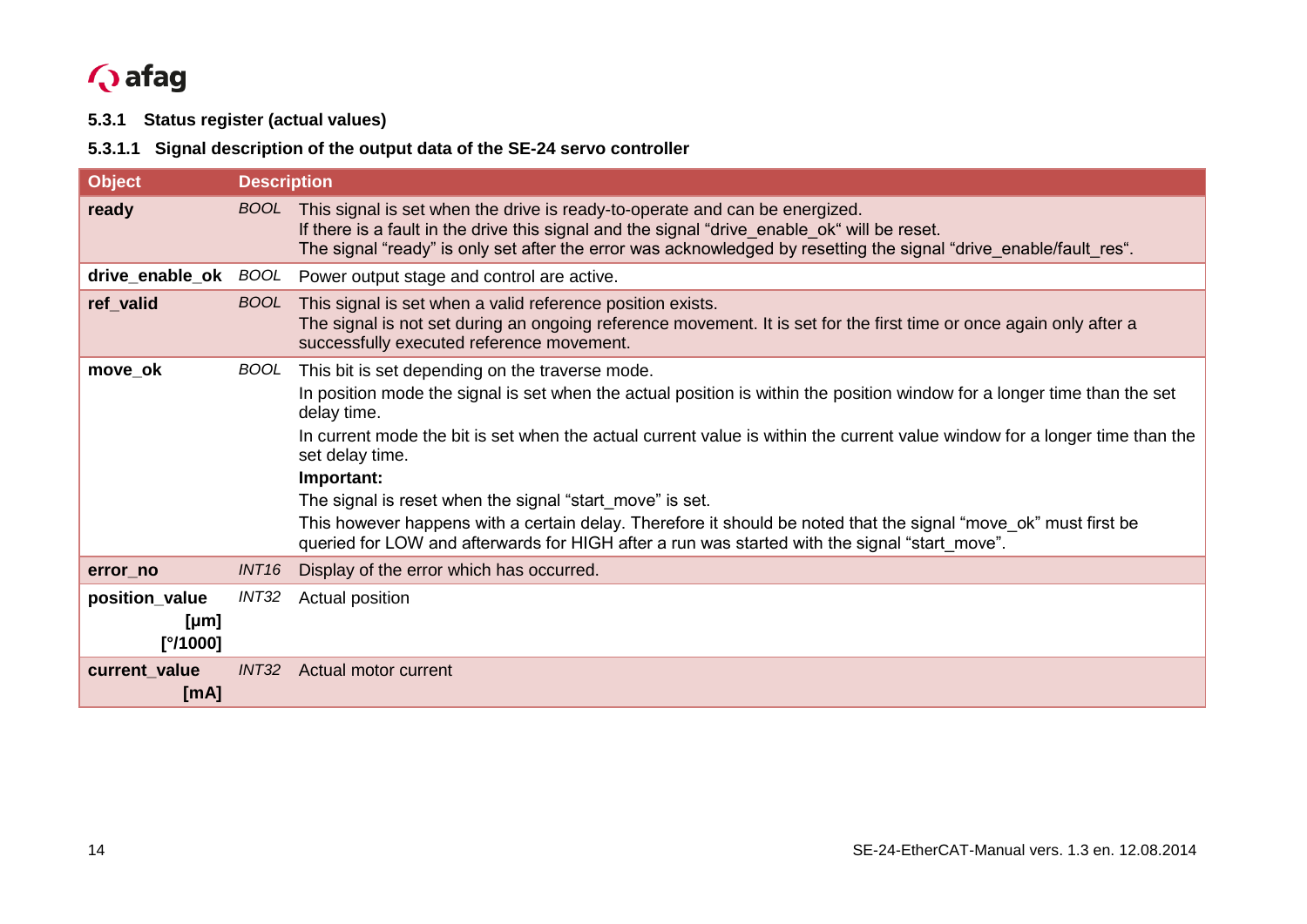

|          | TX PDO 1 (2 Byte)                     |              |                          |   |   |   |   |   |   |    |    |         |    |    |    |
|----------|---------------------------------------|--------------|--------------------------|---|---|---|---|---|---|----|----|---------|----|----|----|
| $\bf{0}$ | 1                                     | $\mathbf{2}$ | 3                        | 4 | 5 | 6 | 7 | 8 | 9 | 10 | 11 | $12 \,$ | 13 | 14 | 15 |
| ready    | $\breve{\sigma}$<br>enable_<br>drive_ | ref_valid    | $\breve{\sigma}$<br>move |   |   |   |   |   |   |    |    |         |    |    |    |

#### **5.3.1.2 Output telegram of the SE-24 servo controller**

|  |  | TX PDO 2 (2 Byte) |  |
|--|--|-------------------|--|
|  |  |                   |  |

|                  |  | 2   3   4   5   6   7   8   9   10   11   12   13   14   15 |  |  |  |  |  |  |
|------------------|--|-------------------------------------------------------------|--|--|--|--|--|--|
| error_nr (16bit) |  |                                                             |  |  |  |  |  |  |

|  | TX PDO 3 (4 Byte)                  |  |  |    |   |         |                |    |                                                                          |  |  |  |  |  |  |    |
|--|------------------------------------|--|--|----|---|---------|----------------|----|--------------------------------------------------------------------------|--|--|--|--|--|--|----|
|  |                                    |  |  | 81 | 9 | $10$ 11 | $12$   13   14 | 15 | 16   17   18   19   20   21   22   23   24   25   26   27   28   29   30 |  |  |  |  |  |  | 31 |
|  | position_value (µm, °/1000, 32bit) |  |  |    |   |         |                |    |                                                                          |  |  |  |  |  |  |    |

|  | TX PDO 4 (4 Byte)         |  |  |    |    |           |                |    |                |              |  |  |  |                                 |  |              |    |
|--|---------------------------|--|--|----|----|-----------|----------------|----|----------------|--------------|--|--|--|---------------------------------|--|--------------|----|
|  |                           |  |  | -8 | -9 | $10$   11 | $12$   13   14 | 15 | $16$   17   18 | 19   20   21 |  |  |  | 22   23   24   25   26   27   \ |  | 28   29   30 | 31 |
|  | current_value (mA, 32bit) |  |  |    |    |           |                |    |                |              |  |  |  |                                 |  |              |    |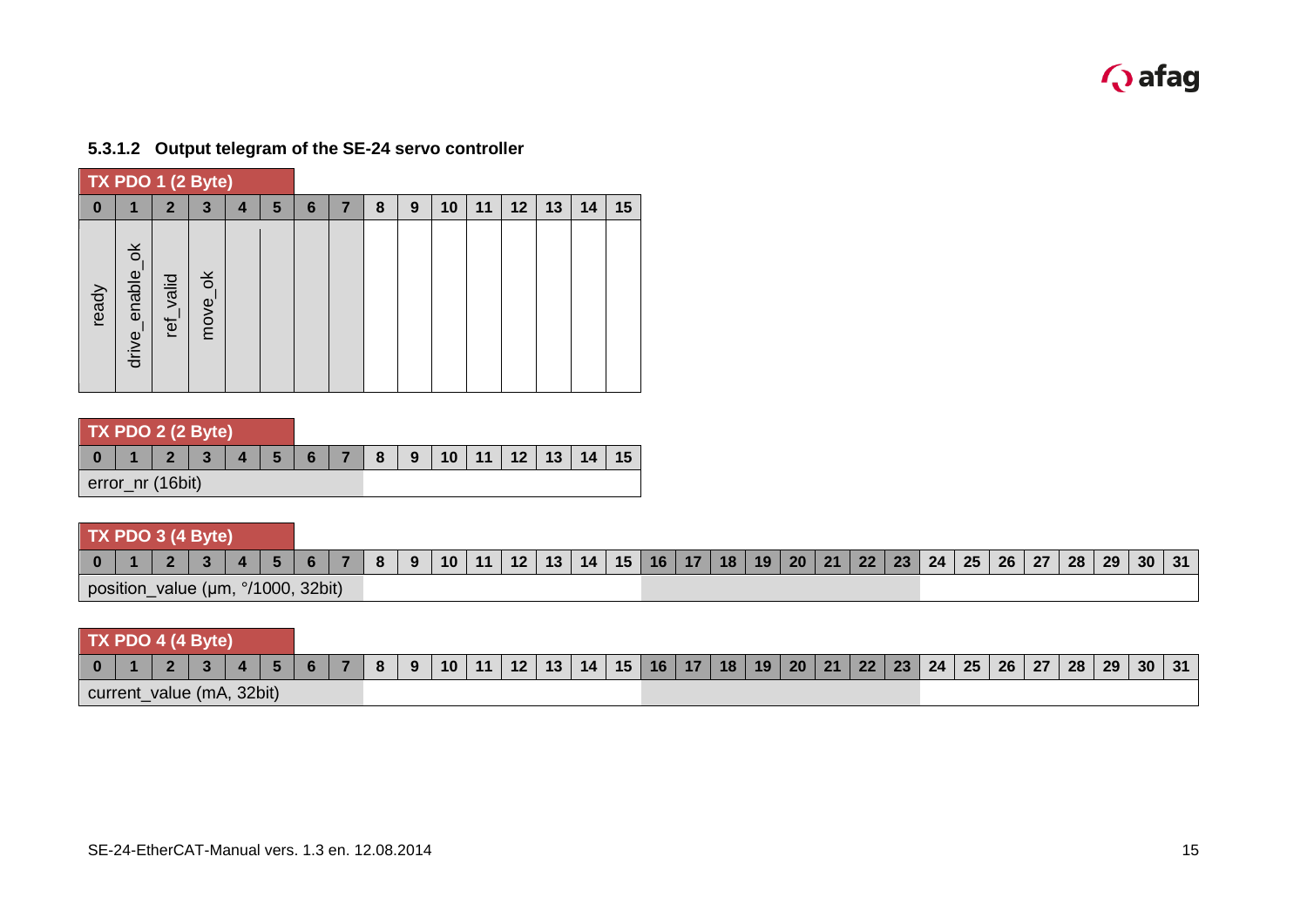# **Q** afag

**5.3.2 Control register (target values)**

**5.3.2.1 Signal description of the input data of the SE-24 servo controller**

<span id="page-15-0"></span>

| <b>Object</b>            | <b>Description</b> |                                                                                                                                                                                                                                                                                                                                                                                                                                                                                                                                                                                                                                                                                                       |
|--------------------------|--------------------|-------------------------------------------------------------------------------------------------------------------------------------------------------------------------------------------------------------------------------------------------------------------------------------------------------------------------------------------------------------------------------------------------------------------------------------------------------------------------------------------------------------------------------------------------------------------------------------------------------------------------------------------------------------------------------------------------------|
| drive_enable / fault_res | <b>BOOL</b>        | This signal is assigned twice.<br>Controller release = Hi-active / Error acknowledgement = Lo-active<br>LOW => Motor is not energized, errors are acknowledged.<br>Change 0=>1, if there is no error the motor will be energized during a change from LOW to HIGH and remains<br>controlled until an error occurs or the signal is set to LOW.<br>If this input is only set for the first time after a restart the offset angle of the commutation position will be defined<br>(only for motors <b>without</b> Hall-effect probe).<br>Change 1=>0, if there is an error the controller tries to acknowledge the pending errors. This is only possible<br>after the cause for the error was rectified. |
| start/stop_ref           | <b>BOOL</b>        | A rising edge causes a reference run to be executed.<br>A falling edge aborts the reference run.<br>The sequence is as follows: Setting of the signal "drive_enable/fault_res", wait until the signal "drive_enable_ok"<br>is at HIGH. Then set the signal "start/stop_ref", the reference run is executed. Wait until the signal "ref_ok" is at<br>HIGH, the reference run is terminated. The controller is now ready for positioning.                                                                                                                                                                                                                                                               |
| start/stop_move          | <b>BOOL</b>        | A rising edge signals that a new movement order should be undertaken and started.<br>In case of a falling edge the SE-24 is stopped quickly. This input has no influence during a reference run.<br>Precondition is however that no error is pending, that controller release is active and a successful reference run<br>was carried out, i.e. the outputs "ready", "drive_enable_ok" and "ref_valid" must be set.                                                                                                                                                                                                                                                                                   |
| mode                     | <b>BOOL</b>        | Operating mode: position / current mode<br>$LOW = position controller mode$<br>$HIGH = current controller mode$                                                                                                                                                                                                                                                                                                                                                                                                                                                                                                                                                                                       |
| pos_nr                   | INT4               | Position set (binary) which should be approached. The position sets (1-15) are preconfigured with the tool<br>window "Positioning sets" in the "Manual operation" tool of the "afag Tools" parameterization software.<br>Caution: When the movement is made using the position sets, the values of the "mode",<br>"move_relative", ,,target_position", ,,velocity", ,,deceleration", ,,acceleration" and ,,target_current,<br>objects are ignored.                                                                                                                                                                                                                                                    |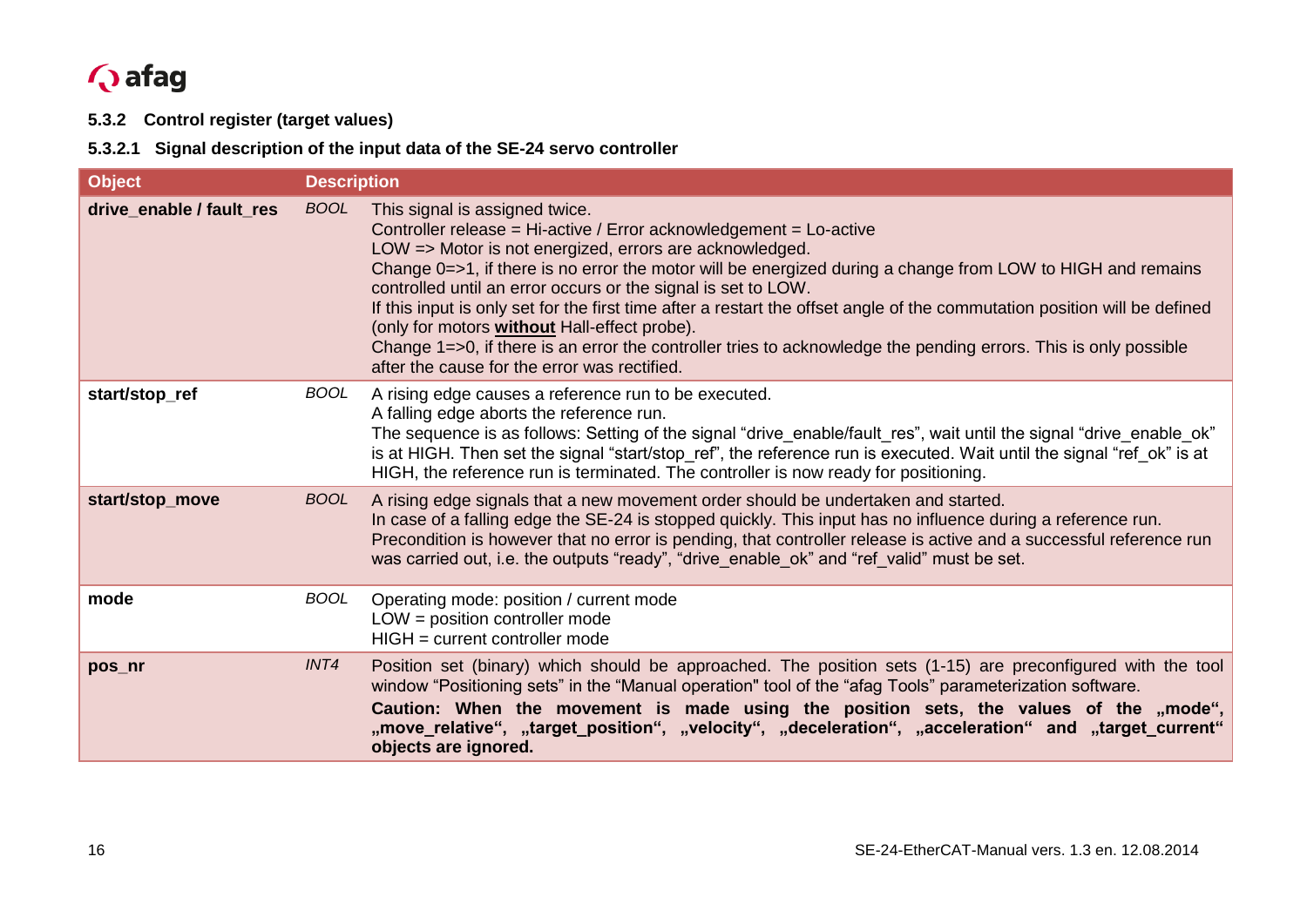

| jog_pos         |                                                       | <b>BOOL</b>       | When the input is set the drive accelerates with the acceleration set for the Jog mode to a pre-parameterized<br>positive movement speed.<br>In case of a falling edge at this input, the drive brakes to a standstill with the deceleration set for the quick-stop.<br>This input has no effect during the reference-, position or current run. |
|-----------------|-------------------------------------------------------|-------------------|--------------------------------------------------------------------------------------------------------------------------------------------------------------------------------------------------------------------------------------------------------------------------------------------------------------------------------------------------|
| jog_neg         |                                                       | <b>BOOL</b>       | When the input is set the drive accelerates with the acceleration set for the Jog mode to a pre-parameterized<br>negative movement speed.<br>In case of a falling edge at this input, the drive brakes to a standstill with the deceleration set for the quick-stop.<br>This input has no effect during the reference-, position or current run. |
| move_relativ    |                                                       | <b>BOOL</b>       | Change from absolute to relative.<br>LOW=absolute, HIGH=relative                                                                                                                                                                                                                                                                                 |
| target_position | [µm]<br>[°/1000]                                      | INT32             | <b>Target position</b><br>The position target value is interpreted as an absolute or relative position depending on the signal<br>"move_relative".                                                                                                                                                                                               |
| velocity        | [mm/s]<br>[°/s]                                       | INT <sub>16</sub> | Target movement speed                                                                                                                                                                                                                                                                                                                            |
| deceleration    | [mm/s <sup>2</sup> ]<br>$[^{\circ}$ /s <sup>2</sup> ] | <b>INT16</b>      | <b>Target deceleration</b>                                                                                                                                                                                                                                                                                                                       |
| acceleration    | [mm/s $^2$ ]<br>$[^{\circ}$ /s <sup>2</sup> ]         | INT <sub>16</sub> | Target acceleration                                                                                                                                                                                                                                                                                                                              |
| target_current  | $[\%]$                                                | INT <sub>16</sub> | Target current<br>The moment target value is determined by the higher level control system (in % of the positive current limiting). It<br>defines the moment with which the drive should move.                                                                                                                                                   |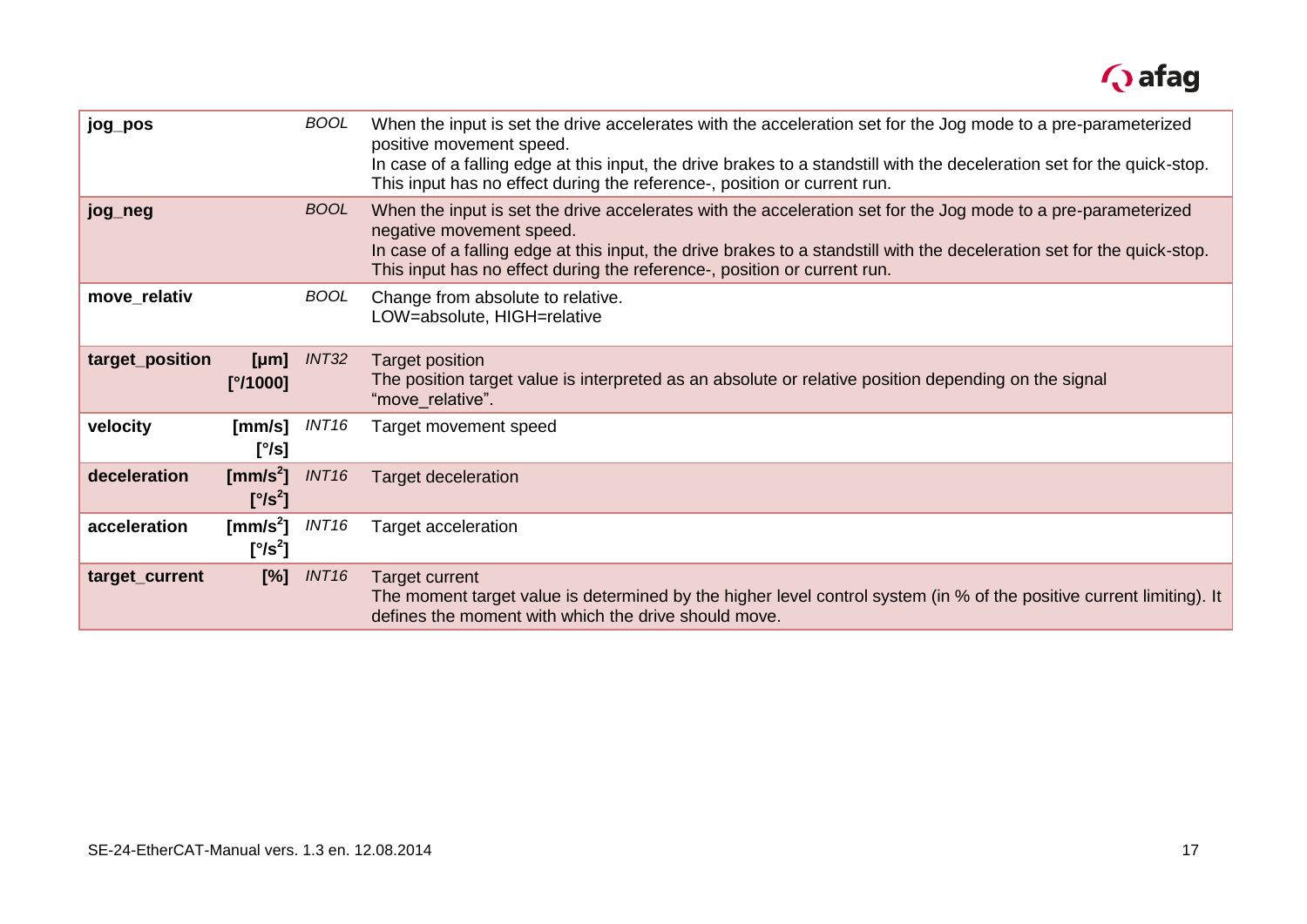

#### **5.3.2.2 Input telegram of the SE-24 servo controller**

|                             | RX PDO 1 (2 Byte) |                 |      |                |             |                               |                                         |         |                       |                  |    |    |    |    |    |
|-----------------------------|-------------------|-----------------|------|----------------|-------------|-------------------------------|-----------------------------------------|---------|-----------------------|------------------|----|----|----|----|----|
| $\bf{0}$                    |                   | $\mathbf{2}$    | 3    | 4              | 5           | 6                             | 7                                       | 8       | 9                     | 10               | 11 | 12 | 13 | 14 | 15 |
| res<br>drive_enable / fault | start/stop_ref    | start/stop_move | mode | nr_bit0<br>pos | pos_nr_bit1 | bit2<br>$\mathbf{F}_1$<br>pos | bit <sub>3</sub><br>$\mathsf{E}$<br>pos | poq_pos | neg<br>$\overline{9}$ | relative<br>move |    |    |    |    |    |

### **RX PDO 2 (4 Byte)**

|  |                              | $\mathbf{a}$ |        | 81 | $\sqrt{9}$ | $10$   11 | $12$   13   14 |  | $15$   16   17 |  |  | $18$   19   20   21   22   23 | 24   25   26   27 |  | $\vert$ 28 $\vert$ 29 $\vert$ 30 $\vert$ | 31 |
|--|------------------------------|--------------|--------|----|------------|-----------|----------------|--|----------------|--|--|-------------------------------|-------------------|--|------------------------------------------|----|
|  | target_position (µm, °/1000, |              | 32bit) |    |            |           |                |  |                |  |  |                               |                   |  |                                          |    |

| RX PDO 3 (2 Byte)          |                 |                   |                |     |  |                       |  |  |
|----------------------------|-----------------|-------------------|----------------|-----|--|-----------------------|--|--|
|                            | $2 \mid 3 \mid$ | $\vert$ 4 $\vert$ | 5 <sup>1</sup> | 6 7 |  | 8 9 10 11 12 13 14 15 |  |  |
| velocity (mm/s, °/s 16bit) |                 |                   |                |     |  |                       |  |  |

|                                                          | RX PDO 4 (4 Byte) |  |  |  |  |  |         |                                                                                                             |  |  |  |  |  |                                                          |  |  |  |  |  |
|----------------------------------------------------------|-------------------|--|--|--|--|--|---------|-------------------------------------------------------------------------------------------------------------|--|--|--|--|--|----------------------------------------------------------|--|--|--|--|--|
|                                                          |                   |  |  |  |  |  | 6 7 8 9 | 10   11   12   13   14   15   16   17   18   19   20   21   22   23   24   25   26   27   28   29   30   31 |  |  |  |  |  |                                                          |  |  |  |  |  |
| deceleration (mm/s <sup>2</sup> , $\frac{9}{5}$ , 16bit) |                   |  |  |  |  |  |         |                                                                                                             |  |  |  |  |  | acceleration (mm/s <sup>2</sup> , $\frac{9}{5}$ , 16bit) |  |  |  |  |  |

| RX PDO 5 (2 Byte)         |  |  |  |                 |  |  |                  |  |                       |  |  |  |
|---------------------------|--|--|--|-----------------|--|--|------------------|--|-----------------------|--|--|--|
|                           |  |  |  | $\vert$ $\vert$ |  |  | $56 \mid 7 \mid$ |  | 8 9 10 11 12 13 14 15 |  |  |  |
| target_current (%, 16bit) |  |  |  |                 |  |  |                  |  |                       |  |  |  |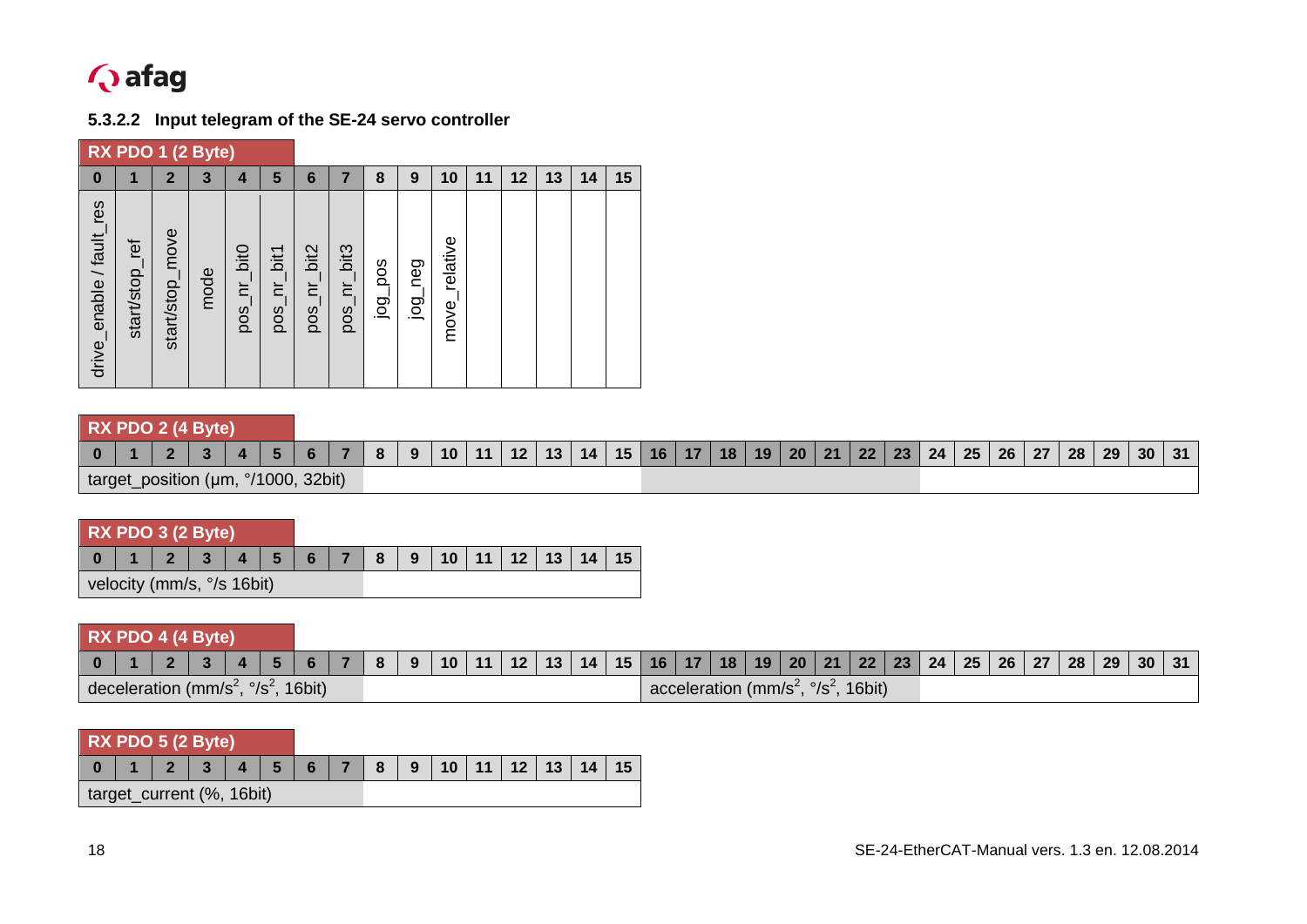

## **6 Signal diagram**

<span id="page-18-0"></span>